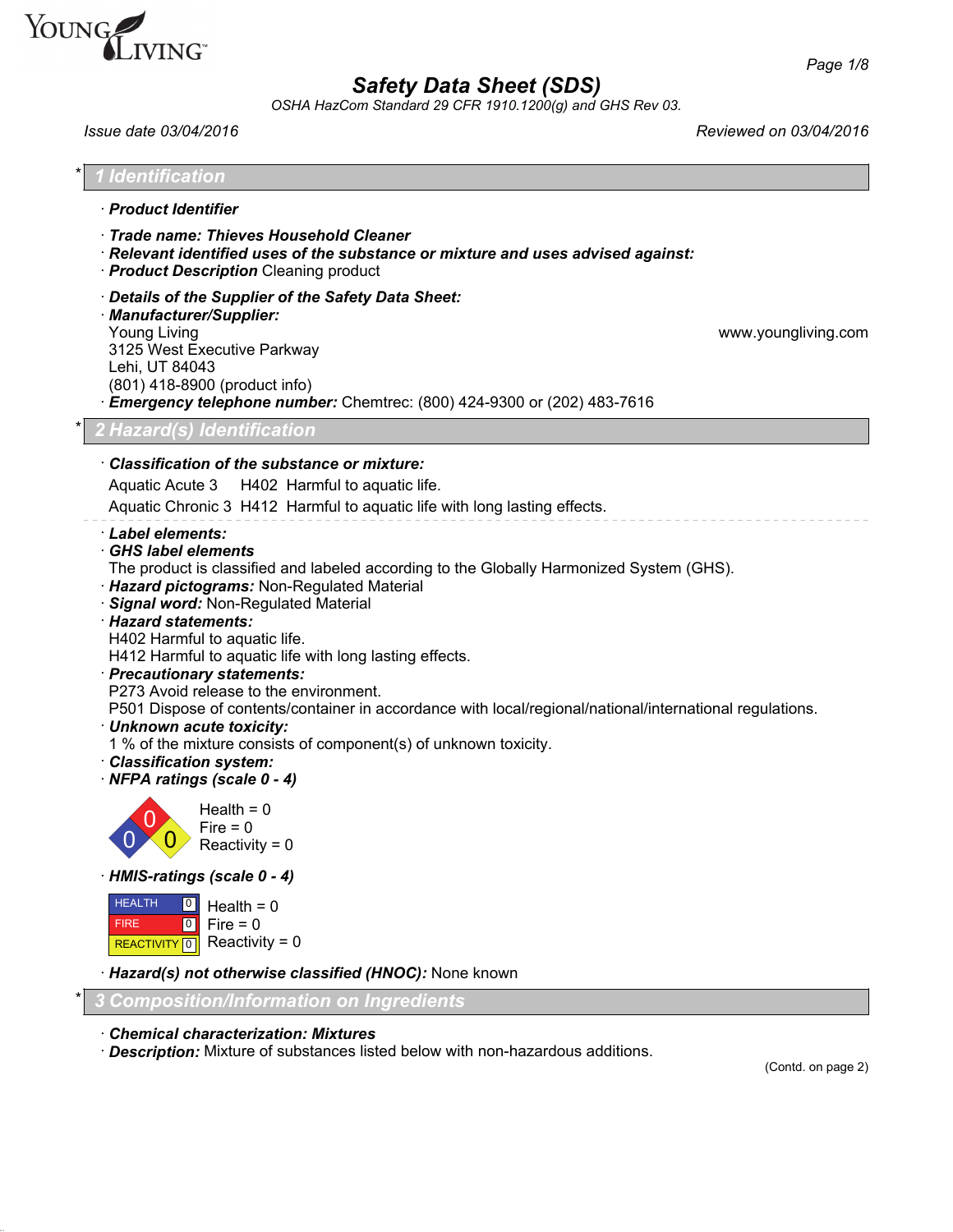

*OSHA HazCom Standard 29 CFR 1910.1200(g) and GHS Rev 03.*

*Issue date 03/04/2016 Reviewed on 03/04/2016*

*Trade name: Thieves Household Cleaner*

### · *Dangerous Components:*

| CAS: 149458-07-1        | Sodium Methyl-2 Sulfolaurate                                                                                                                              | $2 - 12%$ |
|-------------------------|-----------------------------------------------------------------------------------------------------------------------------------------------------------|-----------|
|                         | Aquatic Chronic 2, H411; $\Diamond$ Eye Irrit. 2A, H319; Aquatic Acute 2, H401                                                                            |           |
| CAS: 8000-34-8          | Clove oil (Eugenia Caryophyliata)                                                                                                                         | $< 2.5\%$ |
| <b>RTECS: GF6900000</b> | <b>① Skin Irrit. 2, H315; STOT SE 3, H335</b>                                                                                                             |           |
| CAS: 92201-64-4         | Eucalyptus Radiata Essential Oil (Eucalyptus radiata)                                                                                                     | $< 2.5\%$ |
|                         | ♦ Asp. Tox. 1, H304; ♦ Aquatic Chronic 2, H411; ♦ Skin Irrit. 2, H315; Skin Sens. 1, H317; Flam. Liq. 4, H227; Eye Irrit. 2B, H320; Aquatic Acute 3, H402 |           |

### \* *4 First-Aid Measures*

· *Description of first aid measures:*

- · *After inhalation:* Supply fresh air; consult doctor in case of complaints.
- · *After skin contact:* If skin irritation occurs, consult a doctor.
- · *After eye contact:*

Rinse opened eye for several minutes under running water.

- If eye irritation occurs, consult a doctor.
- · *After swallowing:* If swallowed and symptoms occur, consult a doctor.
- · *Information for doctor:*
- · *Most important symptoms and effects, both acute and delayed:* No further relevant information available.
- · *Indication of any immediate medical attention and special treatment needed:*

No further relevant information available.

### *5 Fire-Fighting Measures*

### · *Extinguishing media:*

· *Suitable extinguishing agents:*

CO<sub>2</sub>, extinguishing powder or water spray. Fight larger fires with water spray or alcohol resistant foam.

· *Special hazards arising from the substance or mixture:*

Combustible liquid. Vapors can travel to a source of ignition and flash back.

Explosive mixtures may occur at temperatures at or above flashpoint.

- · *Advice for firefighters:*
- · *Protective equipment:*

As in any fire, wear self-contained breathing apparatus pressure-demand (NIOSH approved or equivalent) and full protective gear to prevent contact with skin and eyes.

### \* *6 Accidental Release Measures*

- · *Personal precautions, protective equipment and emergency procedures:* Not required.
- · *Environmental precautions:*

Inform respective authorities in case of seepage into water course or sewage system. Dilute with plenty of water.

Do not allow to enter sewers/ surface or ground water.

· *Methods and material for containment and cleaning up:*

Absorb with liquid-binding material (i.e. sand, diatomite, acid binders, universal binders, sawdust). Dispose of the collected material according to regulations.

· *Reference to other sections:*

See Section 7 for information on safe handling.

See Section 8 for information on personal protection equipment.

See Section 13 for disposal information.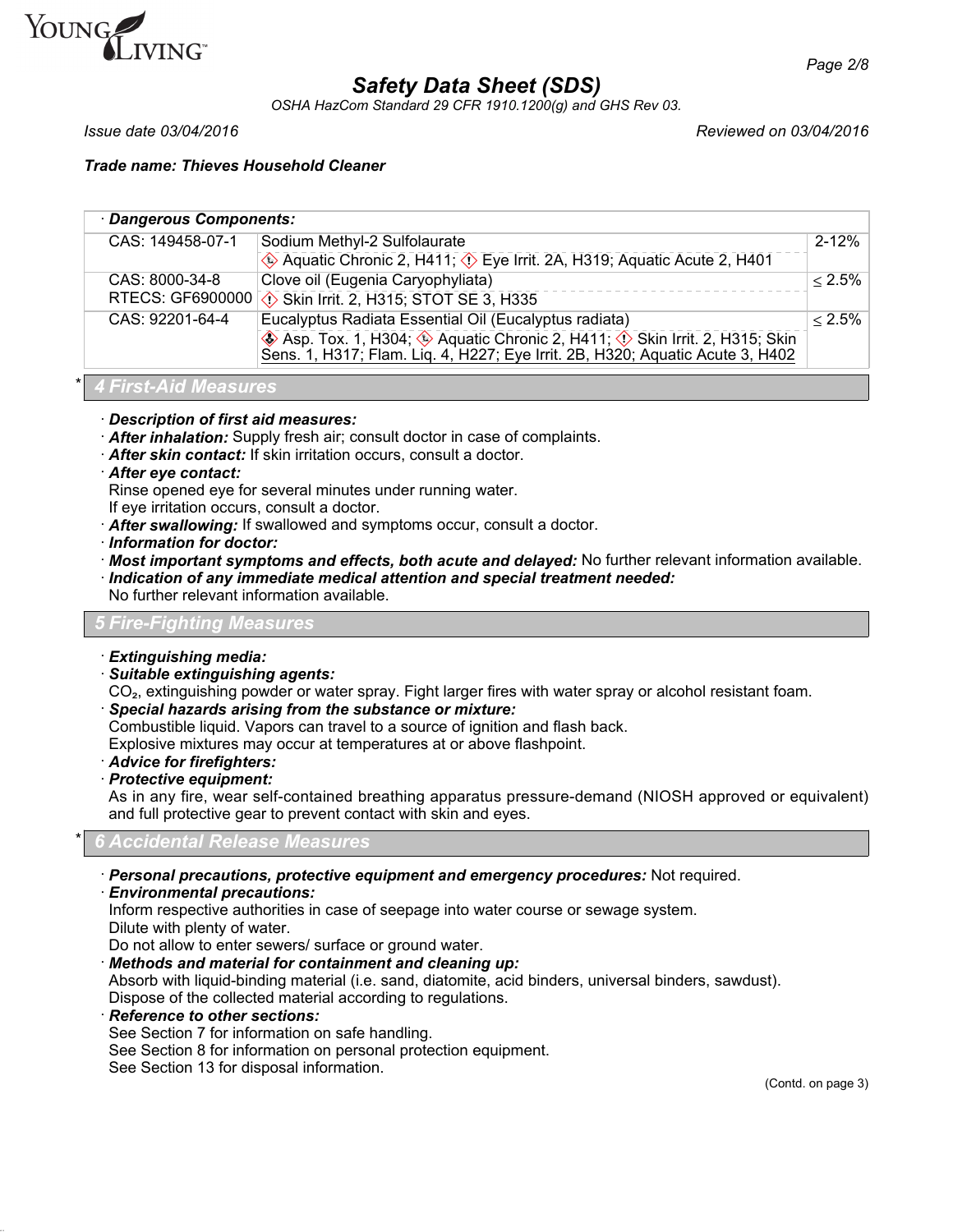

*OSHA HazCom Standard 29 CFR 1910.1200(g) and GHS Rev 03.*

*Issue date 03/04/2016 Reviewed on 03/04/2016*

*Trade name: Thieves Household Cleaner*

\* *7 Handling and Storage*

- · *Handling*
- · *Precautions for safe handling:* No special precautions are necessary if used correctly.
- · *Information about protection against explosions and fires:* Protect from heat.
- · *Conditions for safe storage, including any incompatibilities:*
- · *Storage*
- · *Requirements to be met by storerooms and receptacles:* Store in the original container.
- · *Information about storage in one common storage facility:* Not required.
- · *Further information about storage conditions:* Protect from heat and direct sunlight.
- · *Specific end use(s):* No further relevant information available.

\* *8 Exposure Controls/Personal Protection*

· *Additional information about design of technical systems:* No further data; see section 7.

· *Control parameters:*

· *Components with occupational exposure limits:*

### **8000-34-8 Clove oil (Eugenia Caryophyliata)**

TWA Short-term value: 5 mg/m<sup>3</sup>

Long-term value: 10 mg/m<sup>3</sup>

· *Additional information:* The lists that were valid during the creation of this SDS were used as basis.

- · *Exposure controls:*
- · *Personal protective equipment:*
- · *General protective and hygienic measures:*

The usual precautionary measures for handling chemicals should be followed. Wash hands before breaks and at the end of work.

· *Breathing equipment:* Not required.

- · *Protection of hands:* Not required.
- · *Material of gloves:* Not required.
- · *Penetration time of glove material:* Not applicable.
- · *Eye protection:*



Goggles recommended during refilling.

\* *9 Physical and Chemical Properties*

- · *Information on basic physical and chemical properties*
- · *General Information*
- · *Appearance: Form:* Liquid
- 

- · **Odor threshold:** Not determined.
- · *pH-value:* Acidic

**Color:** Transparent to semi-opaque, yellow tint · *Odor:* Characteristics of Thieves, lemon, cinnamon, clove

· *Change in condition Melting point/Melting range:* Not determined.

(Contd. on page 4)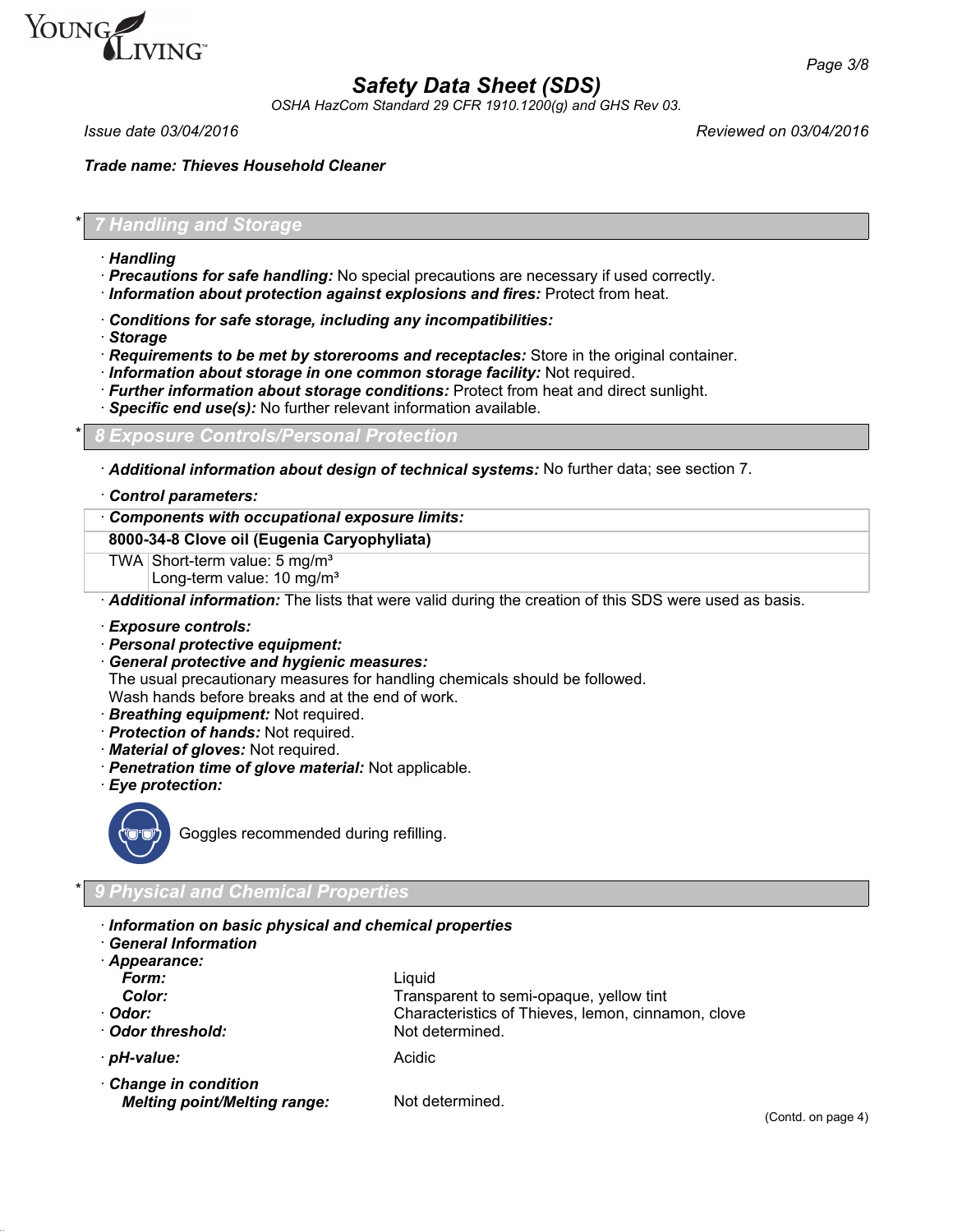

*OSHA HazCom Standard 29 CFR 1910.1200(g) and GHS Rev 03.*

*Issue date 03/04/2016 Reviewed on 03/04/2016*

# *Trade name: Thieves Household Cleaner*

| <b>Boiling point/Boiling range:</b>                                                                | 100 °C (212 °F)                                                                                               |
|----------------------------------------------------------------------------------------------------|---------------------------------------------------------------------------------------------------------------|
| · Flash point:                                                                                     | <b>None</b>                                                                                                   |
| · Flammability (solid, gaseous):                                                                   | Not applicable.                                                                                               |
| · Ignition temperature:                                                                            | Not determined                                                                                                |
| · Decomposition temperature:                                                                       | Not determined.                                                                                               |
| · Auto igniting:                                                                                   | Product is not self-igniting.                                                                                 |
| · Danger of explosion:                                                                             | Not determined.                                                                                               |
| · Explosion limits:<br>Lower:<br>Upper:                                                            | Not determined.<br>Not determined.                                                                            |
| $\cdot$ Vapor pressure @ 20 °C (68 °F):                                                            | 23 hPa (17 mm Hg)                                                                                             |
| $\cdot$ Density @ 20 °C (68 °F):<br>· Relative density:<br>· Vapor density:<br>· Evaporation rate: | 1.00 - 1.10 g/cm <sup>3</sup> (8.345 - 9.18 lbs/gal)<br>Not determined.<br>Not determined.<br>Not determined. |
| · Solubility in / Miscibility with:<br>Water:                                                      | Fully miscible.                                                                                               |
| · Partition coefficient (n-octanol/water): Not determined.                                         |                                                                                                               |
| · Viscosity:<br>Dynamic:<br>Kinematic:                                                             | Not determined.<br>Not determined.                                                                            |
| · Solvent content:<br><b>Organic solvents:</b><br>Other information:                               | $0.0\%$<br>No further relevant information available.                                                         |
| <b>0 Stability and Reactivity</b>                                                                  |                                                                                                               |

· *Reactivity:* No further relevant information available.

· *Chemical stability:* Stable under normal conditions.

· *Thermal decomposition / conditions to be avoided:* No decomposition if used according to specifications.

· *Possibility of hazardous reactions:* No dangerous reactions known.

· *Conditions to avoid:* Heat, flame and ignition sources.

· *Incompatible materials:* Strong oxidizing agents.

· *Hazardous decomposition products:* No dangerous decomposition products known.

### \* *11 Toxicological Information*

· *Information on toxicological effects:*

| Acute toxicity:                                      |  |                                          |
|------------------------------------------------------|--|------------------------------------------|
| LD/LC50 values that are relevant for classification: |  |                                          |
|                                                      |  | 149458-07-1 Sodium Methyl-2 Sulfolaurate |
| Oral                                                 |  | $LD50$ > 5000 mg/kg (rat)                |
|                                                      |  | Dermal LD50 > 2000 mg/kg (rabbit)        |
| 8000-34-8 Clove oil (Eugenia Caryophyliata)          |  |                                          |
| Oral                                                 |  | LD50 $2650$ mg/kg (rat)                  |

(Contd. on page 5)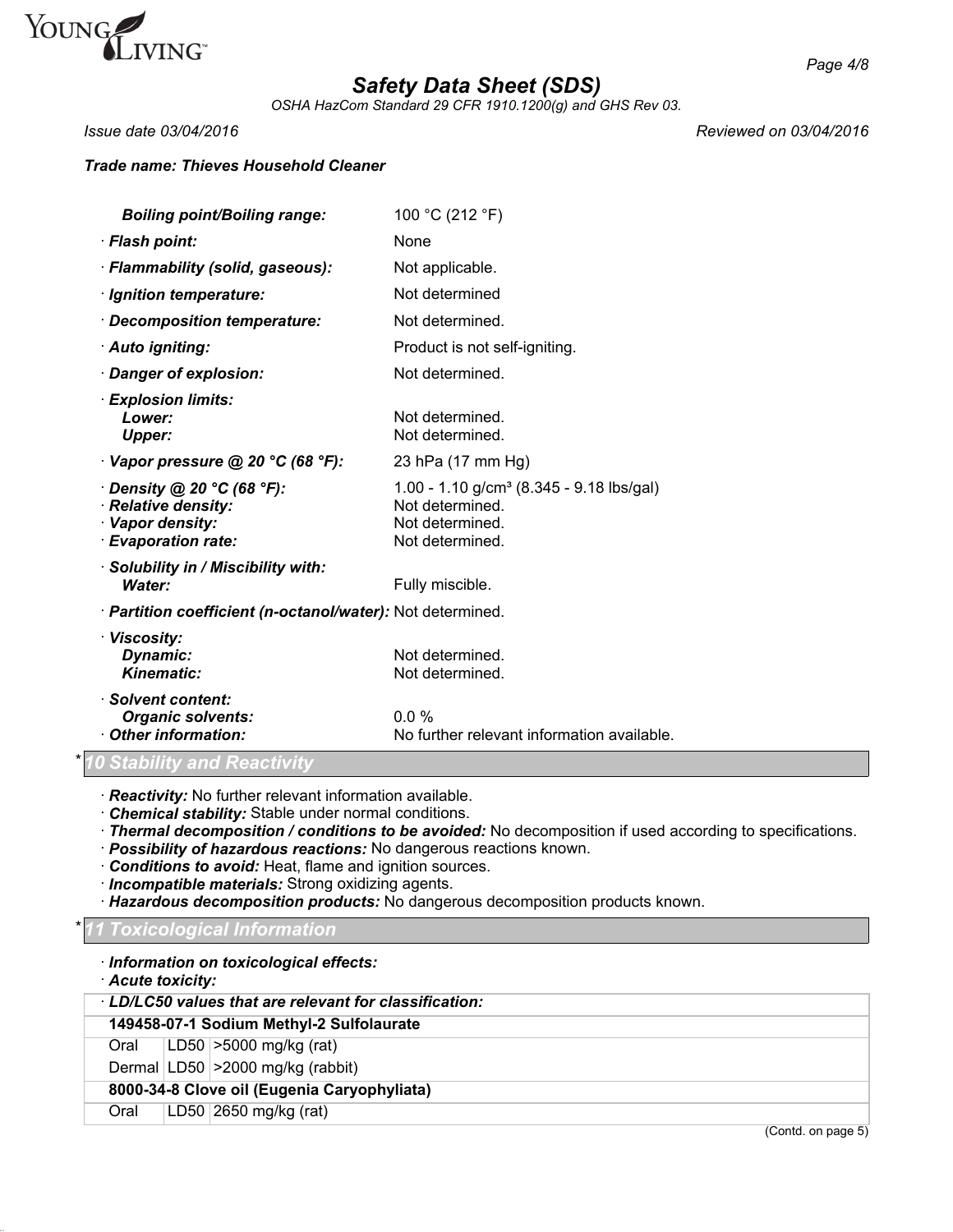

*OSHA HazCom Standard 29 CFR 1910.1200(g) and GHS Rev 03.*

*Issue date 03/04/2016 Reviewed on 03/04/2016*

*Page 5/8*

*Trade name: Thieves Household Cleaner*

Dermal LD50 >5.000 mg/kg (rabbit)

- · *Primary irritant effect:*
- · *On the skin:* May be irritating.
- · *On the eye:* No irritating effect.
- · *Additional toxicological information:*

#### · *Carcinogenic categories:*

· *IARC (International Agency for Research on Cancer):*

None of the ingredients are listed.

#### · *NTP (National Toxicology Program):*

None of the ingredients are listed.

### · *OSHA-Ca (Occupational Safety & Health Administration):*

None of the ingredients are listed.

# \* *12 Ecological Information*

#### · *Toxicity:*

· *Aquatic toxicity:*

Avoid release into the environment. Runoff from fire control or dilution water may cause pollution.

#### **149458-07-1 Sodium Methyl-2 Sulfolaurate**

- EC50  $6.25$  mg/l (daphnia)
- · *Persistence and degradability:* No further relevant information available.
- · *Behavior in environmental systems:*
- · *Bioaccumulative potential:* No further relevant information available.
- · *Mobility in soil:* No further relevant information available.
- · *Ecotoxical effects:*
- · *Remark:* Harmful to fish
- · *Additional ecological information:*
- · *General notes:*

Do not allow product to reach ground water, water course or sewage system. Danger to drinking water if even small quantities leak into the ground.

Harmful to aquatic organisms

### · *Results of PBT and vPvB assessment:*

- · *PBT:* Not applicable.
- · *vPvB:* Not applicable.

· *Other adverse effects:* No further relevant information available.

### \* *13 Disposal Considerations*

### · *Waste treatment methods:*

· *Recommendation:*

Must not be disposed of together with household garbage. Do not allow product to reach sewage system. Observe all federal, state and local environmental regulations when disposing of this material.

- · *Uncleaned packagings*
- · *Recommendation:* Disposal must be made according to official regulations.
- · *Recommended cleansing agent:* Water, if necessary with cleansing agents.

### \* *14 Transport Information*

- · *UN-Number:*
- · **DOT, ADR, ADN, IMDG, IATA** Non-Regulated Material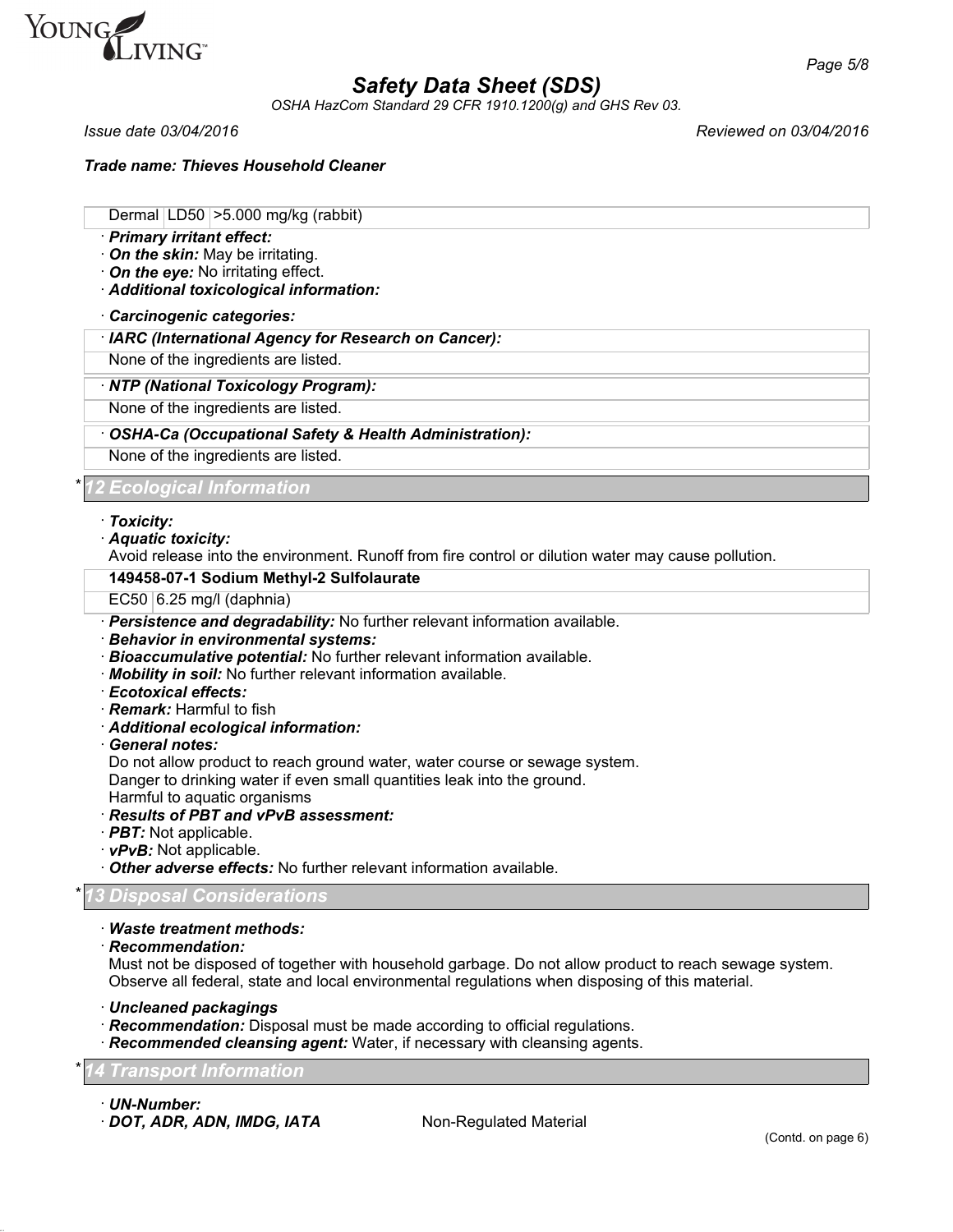

*OSHA HazCom Standard 29 CFR 1910.1200(g) and GHS Rev 03.*

*Issue date 03/04/2016 Reviewed on 03/04/2016*

# *Trade name: Thieves Household Cleaner*

| · UN proper shipping name:<br>· DOT, ADR, ADN, IMDG, IATA<br>· Transport hazard class(es): | Non-Regulated Material |  |
|--------------------------------------------------------------------------------------------|------------------------|--|
| · DOT, ADR, ADN, IMDG, IATA                                                                |                        |  |
| · Class:                                                                                   | Non-Regulated Material |  |
| · Packing group:                                                                           |                        |  |
| · DOT, ADR, IMDG, IATA                                                                     | Non-Regulated Material |  |
| · Environmental hazards:                                                                   | Not applicable.        |  |
| · Special precautions for user:                                                            | Not applicable.        |  |
| Transport in bulk according to Annex II of                                                 |                        |  |
| <b>MARPOL73/78 and the IBC Code:</b>                                                       | Not applicable.        |  |
| · UN "Model Regulation":                                                                   | Non-Regulated Material |  |

# \* *15 Regulatory Information*

- · *Safety, health and environmental regulations/legislation specific for the substance or mixture:*
- · *SARA (Superfund Amendments and Reauthorization):*

| Section 355 (extremely hazardous substances):               |                                                          |  |
|-------------------------------------------------------------|----------------------------------------------------------|--|
| None of the ingredients are listed.                         |                                                          |  |
| · Section 313 (Specific toxic chemical listings):           |                                                          |  |
| None of the ingredients are listed.                         |                                                          |  |
| · TSCA (Toxic Substances Control Act):                      |                                                          |  |
|                                                             | 149458-07-1 Sodium Methyl-2 Sulfolaurate                 |  |
|                                                             | 8000-34-8 Clove oil (Eugenia Caryophyliata)              |  |
|                                                             | 51981-21-6 Glutamic acid diacetate tetrasodium salt      |  |
|                                                             | 8008-56-8 Lemon Essential Oil (citrus limon)             |  |
|                                                             | 8015-91-6 Cinnamon Bark Essential Oil (Cinnamomum verum) |  |
|                                                             | 8000-25-7 Rosemary oil (Rosmarinus officinalis)          |  |
|                                                             | 7732-18-5 Water, distilled water, deionized water        |  |
| · California Proposition 65:                                |                                                          |  |
|                                                             | Chemicals known to cause cancer:                         |  |
|                                                             | None of the ingredients are listed.                      |  |
| Chemicals known to cause reproductive toxicity for females: |                                                          |  |
| None of the ingredients are listed.                         |                                                          |  |
| Chemicals known to cause reproductive toxicity for males:   |                                                          |  |
| None of the ingredients are listed.                         |                                                          |  |
|                                                             | Chemicals known to cause developmental toxicity:         |  |
|                                                             | None of the ingredients are listed.                      |  |
|                                                             | · New Jersey Right-to-Know List:                         |  |
| None of the ingredients are listed.                         |                                                          |  |
|                                                             | · New Jersey Special Hazardous Substance List:           |  |
|                                                             | None of the ingredients are listed.                      |  |
| · Pennsylvania Special Hazardous Substance List:            |                                                          |  |
| None of the ingredients are listed.                         |                                                          |  |
|                                                             | (Contd. on page 7)                                       |  |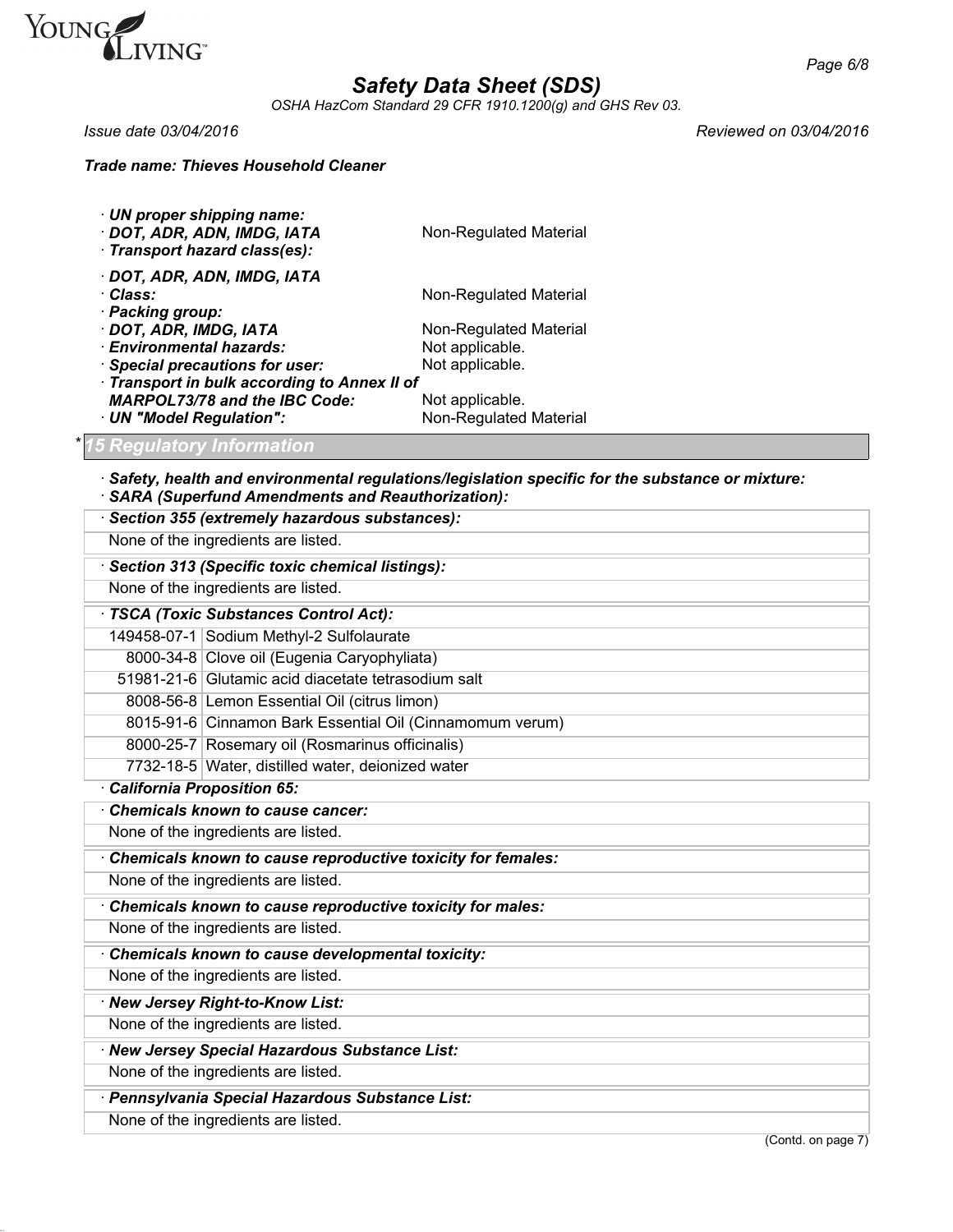

*OSHA HazCom Standard 29 CFR 1910.1200(g) and GHS Rev 03.*

*Issue date 03/04/2016 Reviewed on 03/04/2016*

*Trade name: Thieves Household Cleaner*

### · *Carcinogenic categories:*

#### · *EPA (Environmental Protection Agency):*

None of the ingredients are listed.

### · *TLV (Threshold Limit Value established by ACGIH):*

None of the ingredients are listed.

### · *NIOSH-Ca (National Institute for Occupational Safety and Health):*

None of the ingredients are listed.

#### · *GHS label elements*

The product is classified and labeled according to the Globally Harmonized System (GHS).

- · *Hazard pictograms:* Non-Regulated Material
- · *Signal word:* Non-Regulated Material

#### · *Hazard statements:*

H402 Harmful to aquatic life.

H412 Harmful to aquatic life with long lasting effects.

#### · *Precautionary statements:*

P273 Avoid release to the environment.

P501 Dispose of contents/container in accordance with local/regional/national/international regulations.

#### · *National regulations:*

The product is subject to be classified according with the latest version of the regulations on hazardous substances.

· *Chemical safety assessment:* A Chemical Safety Assessment has not been carried out.

#### *16 Other Information*

The information and recommendations in this safety data sheet are, to the best of our knowledge, accurate as of the date of issue. Nothing herein shall be deemed to create warranty, expressed or implied, and shall not establish a legally valid contractual relationship. It is the responsibility of the user to determine applicability of this information and the suitability of the material or product for any particular purpose.

### · *Date of preparation / last revision:* 03/04/2016 / 8

#### · *Abbreviations and acronyms:*

ADR: The European Agreement concerning the International Carriage of Dangerous Goods by Road ADN: The European Agreement concerning the International Carriage of Dangerous Goods by Inland Waterways IMDG: International Maritime Code for Dangerous Goods DOT: US Department of Transportation IATA: International Air Transport Association ACGIH: American Conference of Governmental Industrial Hygienists EINECS: European Inventory of Existing Commercial Chemical Substances ELINCS: European List of Notified Chemical Substances CAS: Chemical Abstracts Service (division of the American Chemical Society) NFPA: National Fire Protection Association (USA) HMIS: Hazardous Materials Identification System (USA) LC50: Lethal concentration, 50 percent LD50: Lethal dose, 50 percent PBT: Persistent, Bioaccumulative and Toxic vPvB: very Persistent and very Bioaccumulative NIOSH: National Institute for Occupational Safety OSHA: Occupational Safety & Health TLV: Threshold Limit Value PEL: Permissible Exposure Limit REL: Recommended Exposure Limit Flam. Liq. 4: Flammable liquids, Hazard Category 4 Skin Irrit. 2: Skin corrosion/irritation, Hazard Category 2 Eye Irrit. 2A: Serious eye damage/eye irritation, Hazard Category 2A Eye Irrit. 2B: Serious eye damage/eye irritation, Hazard Category 2B Skin Sens. 1: Sensitisation - Skin, Hazard Category 1